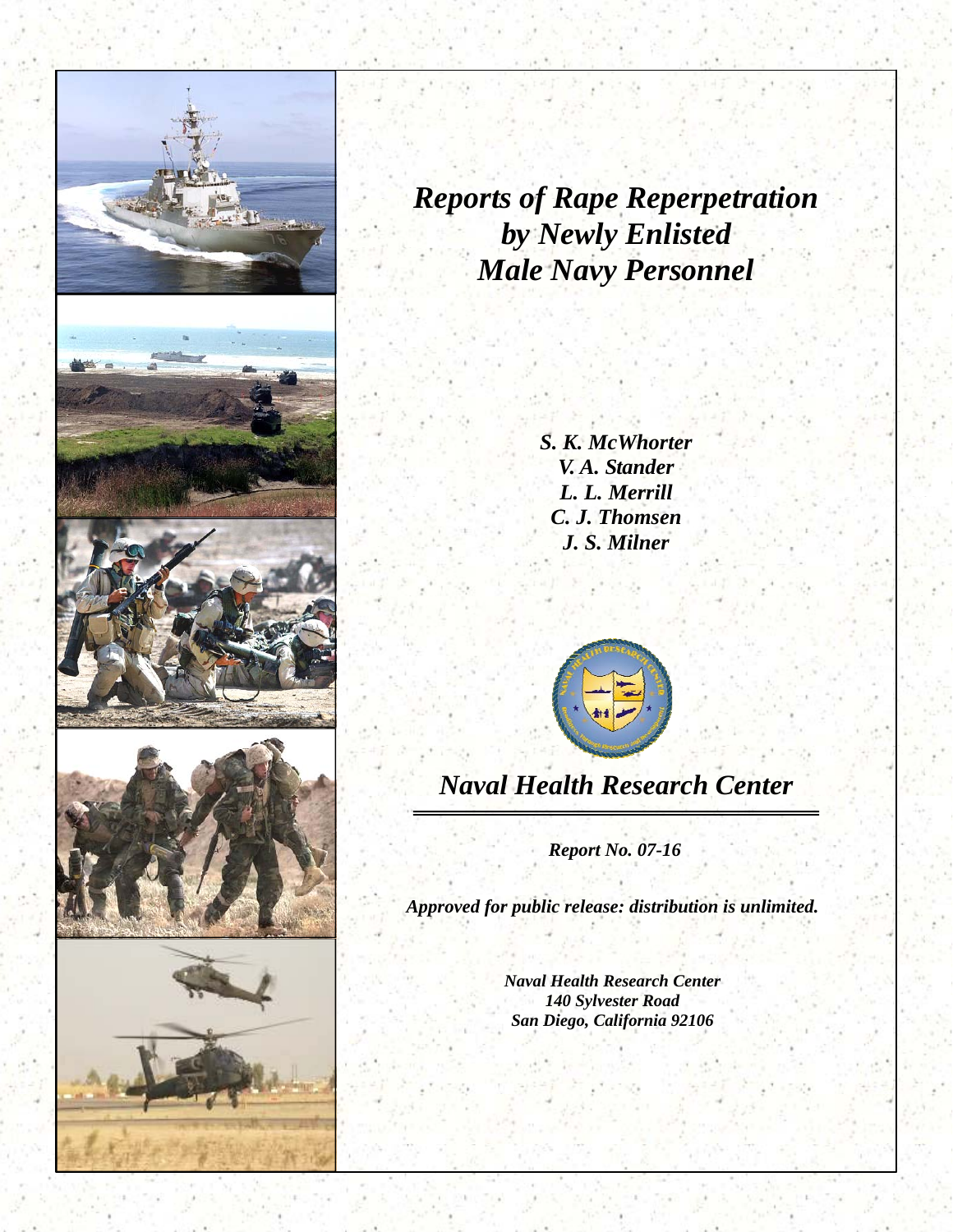*Violence and Victims, Volume 24, Number 2, 2009*

# **Reports of Rape Reperpetration by Newly Enlisted Male Navy Personnel**

 $\bigoplus$ 

 **Stephanie K. McWhorter Valerie A. Stander Lex L. Merrill** 

 *Naval Health Research Center* 

# **Cynthia J. Thomsen Joel S. Milner**

 *Northern Illinois University* 

 This study examined the frequency and characteristics of repeated attempted and completed rape (ACR) incidents reported by newly enlisted male navy personnel ( $N = 1,146$ ) who participated in a longitudinal study during the transition from civilian to military life. Overall, 13%  $(n = 144)$  reported engaging in sexual behavior that approximates legal definitions of ACR since the age of 14. Among those men, most (71%) reperpetrated ACR incidents ( $M = 6.36$ ,  $SD = 9.55$ ). Demographic variables were unrelated to perpetration history. Regardless of time period, respondents reported perpetrating primarily completed rather than attempted rape, perpetrating multiple ACR incidents rather than a single incident, using substances to incapacitate victims more frequently than force, and knowing their victim rather than targeting a stranger in completed rape incidents.

 **Keywords:** sexual assault; longitudinal study; perpetrator

**Example 1989** espite the devastating personal and adverse societal impact of sexual violence, sexual assault, including attempted and completed rape, remains the most under-<br>reported violent crime in the United States (Ki sexual assault, including attempted and completed rape, remains the most under-1992). Extensive national research on victimization rates suggests that as many as one of six women in the United States has experienced an attempted or completed rape (ACR; Kilpatrick et al., 1992; Tjaden & Thoennes, 2000). Results from the National Crime Victimization Study suggest that between 1992 and 2000, 63% of completed rapes and 65% of attempted rapes against women were never reported to the police (Rennison, 2002). Other researchers have provided even higher rates of underreporting, estimating that between 64% and 96% of all rape incidents are never reported (Bachman, 1998; Fisher, Cullen, & Turner, 2000; Fisher, Daigle, Cullen, & Turner, 2003; Kilpatrick et al., 1992; Perkins & Klaus, 1996; Russell, 1982). Estimated victimization rates, coupled with high underreporting rates, suggest that undetected rapists, that is, men who are never reported or prosecuted for perpetrating ACR (Lisak & Miller, 2002), constitute a sizable group.

 $\bigoplus$ 

*204 © 2009 Springer Publishing Company* DOI: 10.1891/0886-6708.24.2.204 ⊕

↔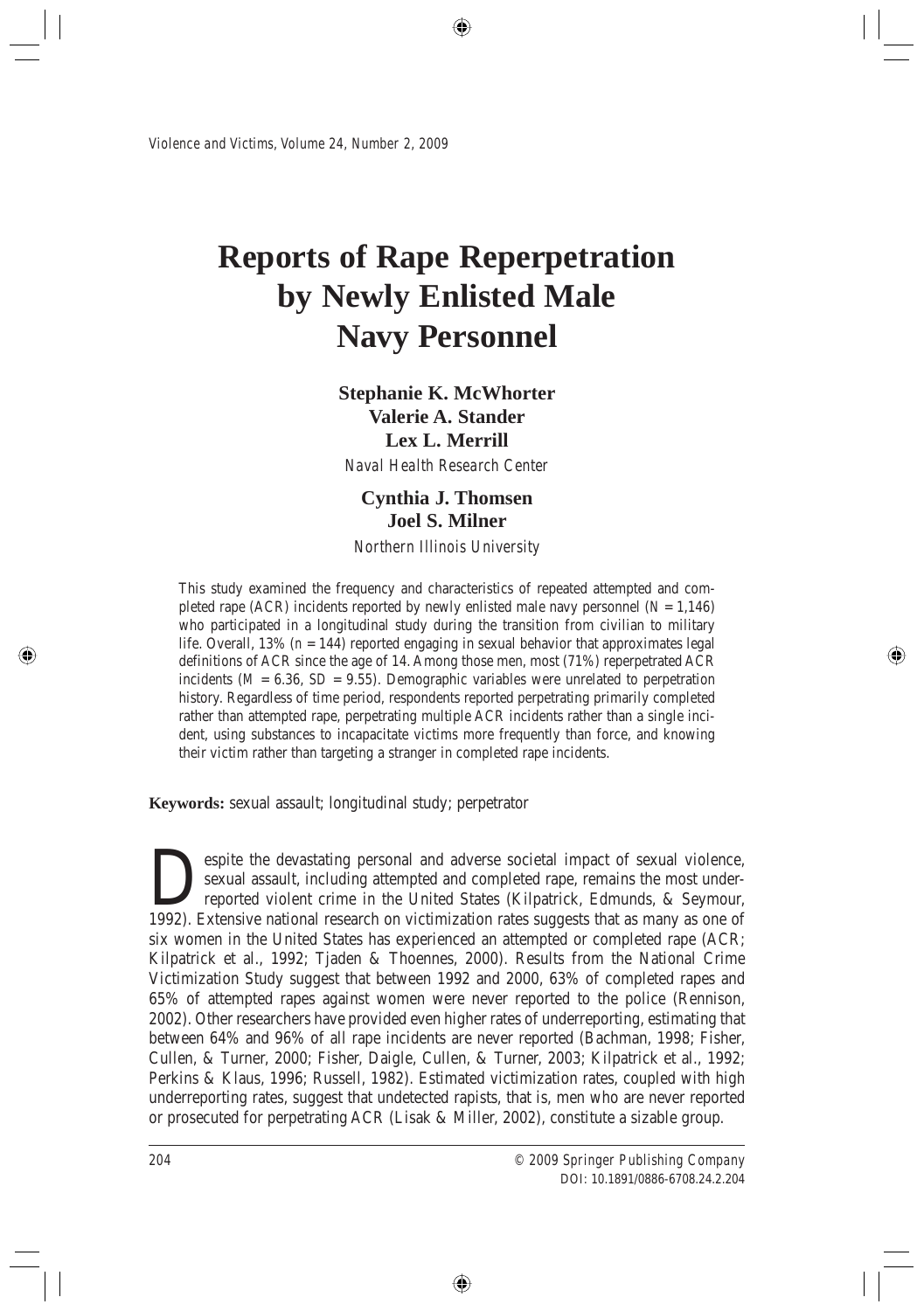↔

⊕

 Research on undetected rapists uses primarily self-report survey instruments. The Sexual Experiences Survey, developed by Koss and Gidycz (1985), has been used to collect sexual victimization and perpetration data from respondents who self-report a wide range of sexual experiences, including those that approximate legal definitions of ACR. Research into ACR perpetration by undetected rapists has produced a persistent gap between rape victimization and perpetration reporting rates, with men consistently reporting rape perpetration rates that are  $66\%$  to 75% lower than victimization rates (Kolivas & Gross, 2007; Spitzberg, 1999). Although considered unlikely by some researchers (Koss, Gidycz, & Wisniewski, 1987), the gap in reporting rates may be partially explained by undetected rapists who commit multiple ACR incidents. Research with convicted rapists suggests that men who have previously perpetrated sexual assault are more likely than those who have not to perpetrate future sexual assault and to engage in other forms of violent behavior (Prentky, Lee, Knight, & Cerce, 1997; Pritchard & Bagley, 2000; Weinrott & Saylor, 1991). Additionally, when given the opportunity to self-report all their sexual and violent crimes under conditions of anonymity, convicted rapists report far more crimes than appear on their official records (Abel et al., 1987; Weinrott & Saylor, 1991). Although research with convicted rapists suggests that rape reperpetration is common, convicted rapists may differ from men who perpetrate rape but are not officially identified, prosecuted, or convicted. It is therefore not clear that results based on convicted rapists can be extended to their undetected counterparts.

 $\bigoplus$ 

 Two longitudinal studies of sexual assaults by college students reported incidence rates as well as reperpetration rates for their samples (Abbey & McAuslan, 2004; Hall, DeGarmo, Eap, Teten, & Sue, 2006). Each study surveyed participants two times, 12 months apart. In both cases, nearly one-third (28% and 32%, respectively) of all participants reported perpetrating sexual assault during either the first or the second time frame, and an additional 9% of participants in each study reported perpetrating sexual assault in both time frames. Both studies defined perpetrators as men who reported any type of sexual assault, from forced sexual contact to ACR. As a result, ACR reperpetration rates cannot be determined.

 Although other longitudinal studies of rape among college students exist, they often do not report reperpetration rates. Malamuth, Linz, Heavey, Barnes, and Acker (1995) surveyed male college students twice: once while in college and again with a 10-year follow-up survey. The authors reported a significant positive correlation between committing a sexual assault and/or rape across 10 years but did not report reperpetration rates for either sexual assault or rape. White and Smith (2004) surveyed a sample of college men annually and reported that by the end of the fourth year of college, 35% of men who completed all four surveys perpetrated at least one sexual assault or rape. The authors did not detail reperpetration rates for their sample over time, but they did report that, as a group, men who reported rape consistently used more sexually coercive behaviors than did men who reported other sexual assaults.

 It also is possible to estimate rape reperpetration rates from studies that provide information about the total number of previous incidents of sexual assaults and ACR retrospectively reported by participants. Cross-sectional research assessing self-reported sexual assault and ACR perpetration suggests that the majority of young men who report ACR report having committed multiple acts of ACR as well as other sexually and physically violent acts (Abbey, McAuslan, Zawacki, Clinton-Sherrod, & Buck, 2001; Lisak & Miller, 2002). For example, in a sample of 1,882 male college students with a mean age of 26.5 years  $(SD = 8.28)$ , 6%  $(n = 120)$  reported perpetrating acts in their lifetime that met legal definitions for ACR. Of these 120 perpetrators,  $63\%$  ( $n = 76$ ) retrospectively reported committing repeat rapes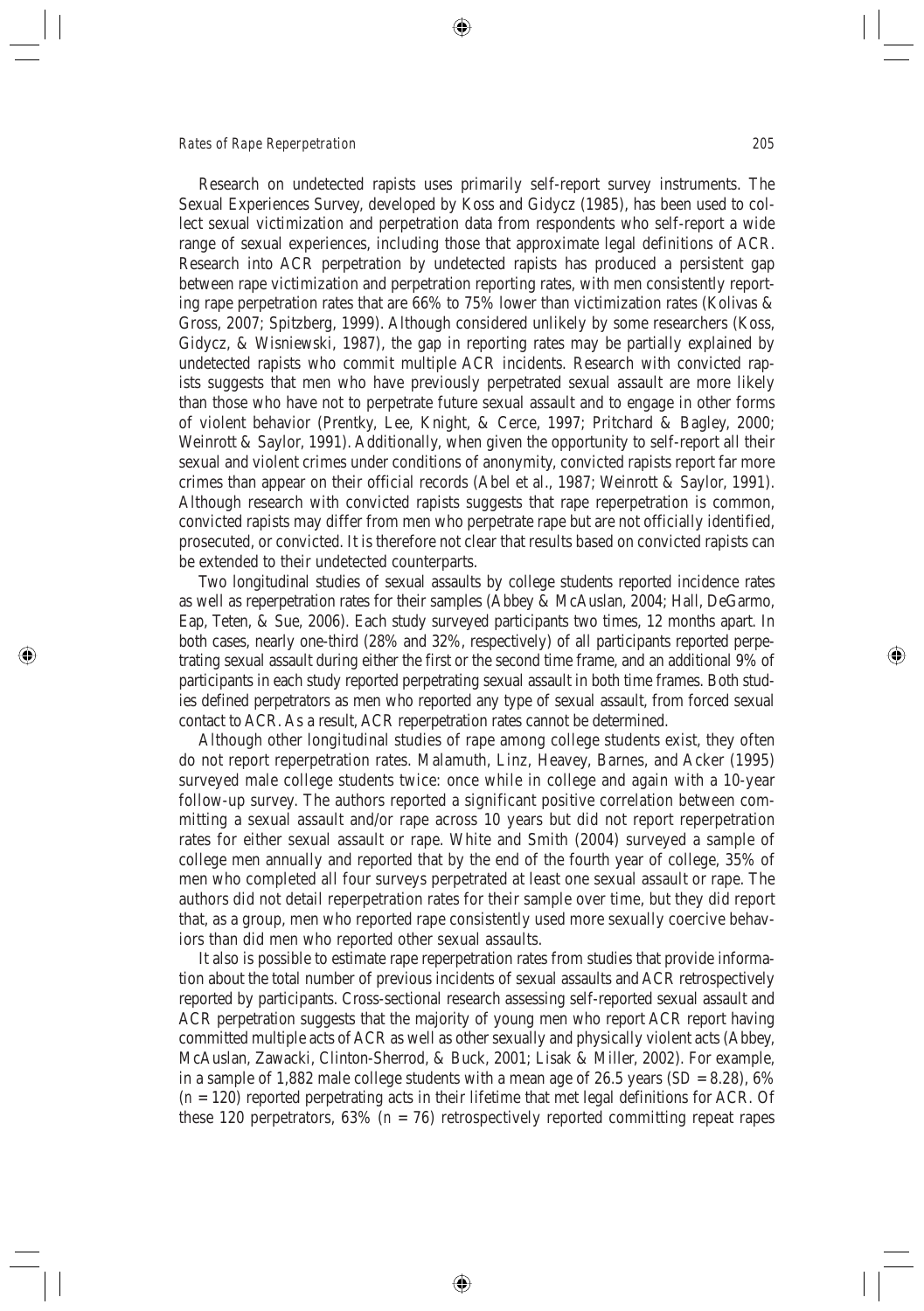$(M = 5.8, Mdn = 3)$ , either with multiple victims or by assaulting the same victim more than once (Lisak & Miller, 2002). Similarly, in their longitudinal study, Abbey and McAuslan (2004) reported that men who admitted committing any type of sexual assault, from forced sexual contact to ACR, during either time frame typically reported committing multiple incidents. In addition, men who reported perpetrating in both time frames committed significantly more incidents and more severe forms of sexual assault than men who reported perpetration on only one survey (Abbey & McAuslan, 2004).

⊕

 The present study contributes to existing research on rape reperpetration by undetected rapists using the results of a longitudinal self-report survey on sexual activities among male navy personnel across the transition from civilian to military life. It builds on previous work that reported lifetime incidence rates of premilitary ACR reported by recruits at the beginning of basic training (Merrill, Stander, Thomsen, Crouch, & Milner, 2005; Merrill, Thomsen, Gold, & Milner, 2001; Merrill et al., 1998). Although sexual assaults that involve unwanted sexual contact and verbal coercion carry significant implications for both the perpetrator and the victim, ACR activities are legally distinct and carry more severe penalties for a perpetrator who is identified and convicted. For this reason, we limited the present study to self-reported ACR. We defined rape as vaginal, anal, or oral sexual intercourse through the threat or actual use of force (force) or by incapacitating the victim with drugs or alcohol (substances). We defined reperpetration in two ways: based on reports of ACR perpetration in two distinct time periods and based on retrospective self-reports of the number of ACR incidents perpetrated.

 Based on the previous finding that demographic variables did not significantly differentiate men who reported premilitary ACR from those who did not (Merrill et al., 2005), we expected that demographic variables would be unrelated to reporting ACR during military service. However, we expected that men with a history of premilitary ACR would be more likely than those with no history of ACR to report perpetrating again during military service. We further explored the relationship between rape perpetration and specific characteristics of reported rape incidents. We considered how assault severity (i.e., attempted vs. completed rape), the number of reported incidents (i.e., single vs. multiple events), the methods used (i.e., substances vs. force), the victims of completed rape (i.e., acquaintance vs. stranger), and the timing of the first ACR (i.e., before vs. after 18th birthday) might be related to the likelihood of ACR reperpetration. Consistent with previous research, we expected that the majority of men who perpetrated rape against women would report that they knew their victims (Abbey, Clinton-Sherrod, McAuslan, Zawacki, & Buck, 2003; Abbey & McAuslan, 2004; Tjaden & Thoennes, 1998). In addition, we expected that reperpetration would be related to more severe incidents, including completed (vs. attempted) rape and the use of force (vs. substances). Finally, we discussed the observed patterns of reported rape perpetration behaviors within our sample and considered the implications of these patterns for further research into undetected rapes and prevention programs for navy personnel.

# **METHODS**

↔

## **Participants**

 Respondents were 2,925 male navy personnel who voluntarily participated in a longitudinal study across their first 2 years of military service. Although relative population representation is an important Department of Defense goal, recruits constitute a nonrepresentative sample of the general population since they are screened before entering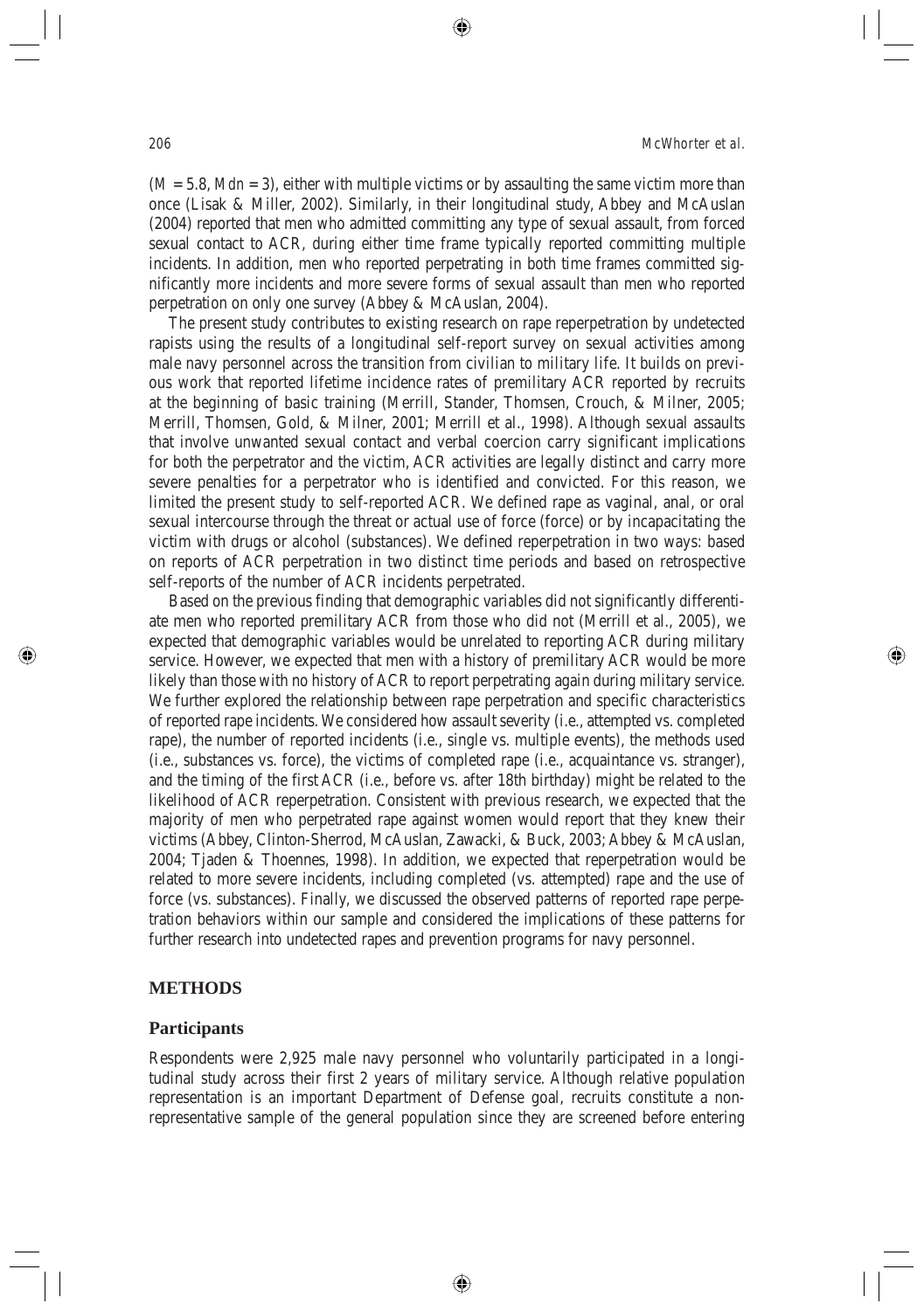military service (U.S. Department of Defense, 2005). Physical, medical, and mental health minimum standards; educational and moral requirements; age limits; and security clearance issues are part of the legal and policy constraints imposed by the military services (Sackett & Mavor, 2006).

⊕

 All recruits were processed through the Recruit Training Command (RTC) in Great Lakes, Illinois, between June 1996 and June 1997. They were initially surveyed during their first week at RTC. Follow-up surveys were mailed 6 months after basic training. Men who did not respond were mailed a second copy 5 weeks later. Follow-up surveys were again mailed to all participants 12 months after basic training and once again to nonresponders after 13 months. Although follow-up surveys also were mailed to participants after 2 years of service, the present report includes only information from baseline through the first year of service, because of a low response rate to the final follow-up survey. We analyzed the first follow-up survey (i.e., either after 6 months or 12 months) returned by each participant with complete information regarding ACR events in the year following basic training.

From the initial sample of 2,925 men, 58% ( $n = 1,692$ ) either had been discharged from military service or did not return the 6- or 12-month follow-up survey. Of the 1,233 men with both a baseline and follow-up survey,  $7\%$  ( $n = 87$ ) provided incomplete ACR data from one or both surveys and therefore were excluded from the final sample. The remaining 1,146 men who had complete sexual assault data for both the initial and a follow-up survey constituted our final sample.

 Attrition analyses comparing participants included in this study with those who were excluded in terms of variables assessed at baseline revealed no significant differences on the demographic variables of age, level of education, family-of-origin income level, and marital status. There were slight differences by race/ethnicity, with Asian personnel somewhat overrepresented in the longitudinal sample,  $p < .001$ ,  $\Phi' = .08$ . More important, men who attrited from the study (13%) were more likely than men who remained in the study (11%) to report premilitary ACR, although the difference did not attain statistical significance,  $\chi^2(1, N = 2.717) = 3.175$ ,  $p < .10$ ,  $\Phi' = .03$ . Furthermore, men who were excluded from the study sample reported perpetrating a greater number of ACR incidents ( $M = .76$ ,  $SD = 3.53$ ), on average, than did men who were included in the follow-up analysis ( $M = .52$ ,  $SD = 2.76$ ),  $t(2,689.56) = -2.007$ ,  $p < .05$ . Although this effect  $(d = .08)$  was smaller than typical (Cohen, 1988), it suggests that our results may constitute conservative estimates of actual rates of ACR perpetration and reperpetration.

 The majority of men included in the final sample for this study were single (91%), with 5% married, 2% cohabiting, and 2% other. Participants ranged in age from 17 to 34 years  $(M = 19.82, SD = 2.72)$ . Most participants were high school diploma graduates (84%), with an additional 7% reporting some postsecondary education. Participants were diverse in race/ ethnicity, with 62% White, 15% African American, 13% Hispanic, and 10% other.

#### **Measures**

↔

*Demographic Questionnaire.* The Demographic Questionnaire was designed to gather basic demographic data at baseline. Participants provided their birth dates, gender, race/ ethnicity, education, marital status, and family-of-origin income level.

*Sexual Experiences Survey.* A modified 10-item version of the Social Experiences Survey (SES) was used to assess self-reported sexual assault perpetration (Koss et al., 1987). The

 $\bigoplus$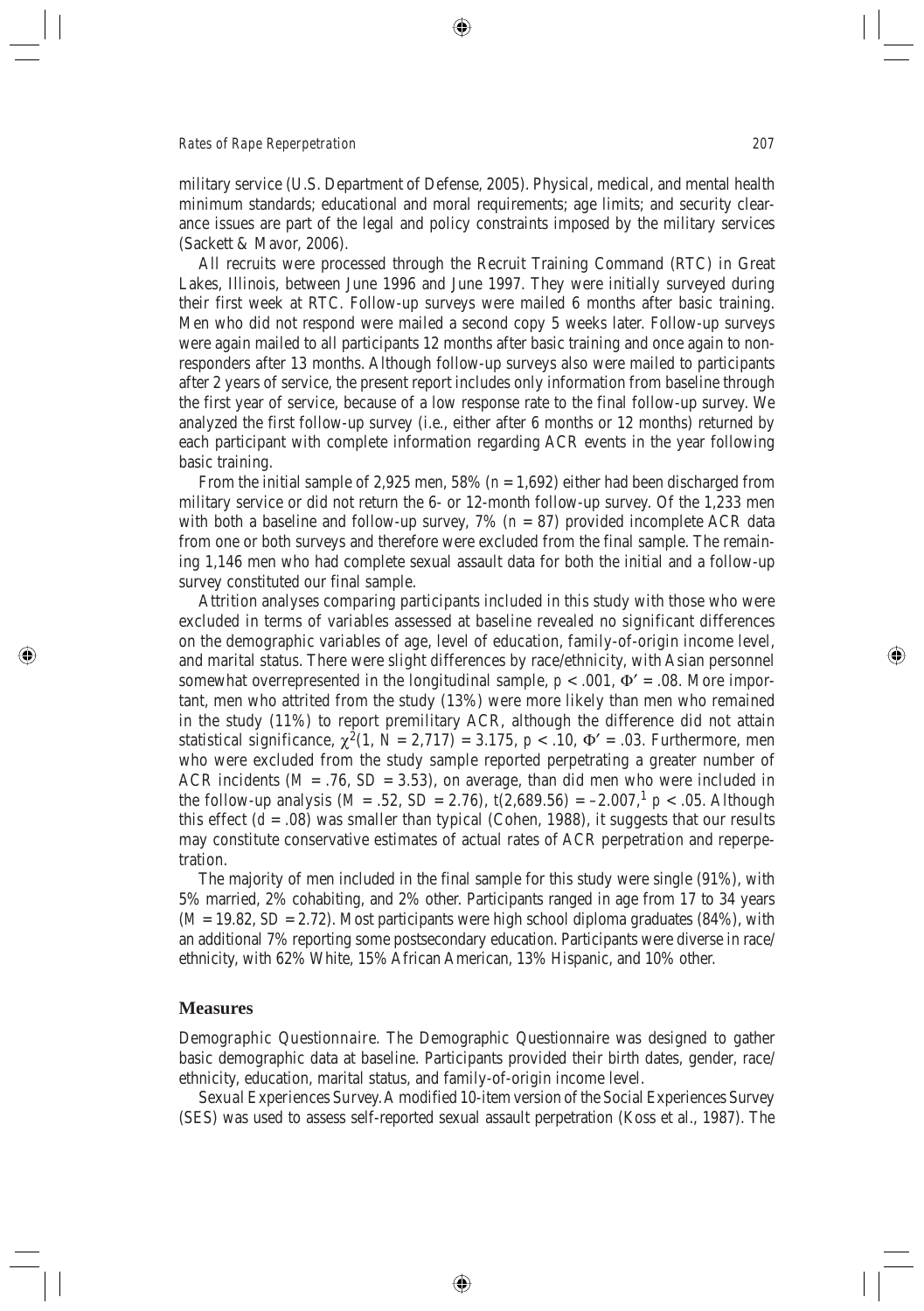SES uses behaviorally specific questions describing sexually coercive and aggressive acts, including those that approximate legal definitions of ACR. Past research has demonstrated both the criterion validity and the construct validity of the SES (Alksnis, Desmarais, Senn, & Hunter, 2000; Koss & Gidycz, 1985; Lisak & Roth, 1988; Malamuth, 1986; Ouimette, 1997). On the initial survey, respondents were asked to report all premilitary sexual assault incidents they perpetrated (a) between their 14th birthday and the age of 18 and (b) since the age of 18. On the follow-up surveys, respondents were asked to report all sexual assault incidents they perpetrated during the past 6 months. Because the follow-up surveys were not distributed until after participants had completed at least 6 months of military service, every sexual assault reported on the follow-up surveys occurred during active-duty military service. Rather than using the original dichotomous (yes/no) response format, we used an 11-point response scale that assessed the number of times (range  $= 0-10+$  times) that each sexual act was perpetrated.

⊕

 For the present study, only items indicating attempted rape (two items) and completed rape (three items) were analyzed (see Appendix). Respondents could report using two different methods for both attempted and completed rape: (a) using substances (i.e., alcohol and/or drugs) to incapacitate a woman and (b) using force or threats of force against a woman. Finally, respondents who reported perpetrating a completed rape (but not those who reported perpetrating only attempted rape) were asked to classify their relationship(s) with the victim(s). Victims were classified as either known (e.g., girlfriend, acquaintance, date) or strangers. Six dichotomous variables were created, each indexing whether respondents reported a particular type of assault (attempted rape, completed rape, ACR involving force, ACR involving substances, known victim, stranger victim).

## **Procedures**

↔

 The information gathered in the present study was part of an extensive survey package offered to new navy personnel during their first week at RTC between June 1996 and June 1997. Nonmilitary personnel of the same gender as participants administered the survey package in a classroom setting to single-sex groups of recruits. Participation was voluntary. Overall, 94% of men invited did participate. Before agreeing to participate, participants were provided with a description of the study, a Privacy Act statement, and an informed consent describing their rights as participants, including the right to "leave blank any section or questions‰ and to "stop at any time before completing the survey.‰ Participants granted permission to the researchers to obtain additional information about their military records and to analyze these data in conjunction with information provided on the survey.

# **RESULTS**

Based on self-reports, overall  $87\%$  ( $n = 1,002$ ) of respondents had never perpetrated ACR, whereas 13% ( $n = 144$ ) perpetrated at least one ACR incident between their 14th birthday and the end of their first year of military service. Among those reporting at least one ACR incident,  $71\%$  ( $n = 103$ ) reported perpetrating only before entering the military, 15% ( *n* = 21) reported perpetrating only during their first year of military service, and 14% ( $n = 20$ ) reported perpetrating both before entering the military and during their first service year. When categorized by the total number of lifetime incidents reported, 29%  $(n = 40)$  perpetrated a single incident only, whereas 71%  $(n = 96)$  perpetrated two or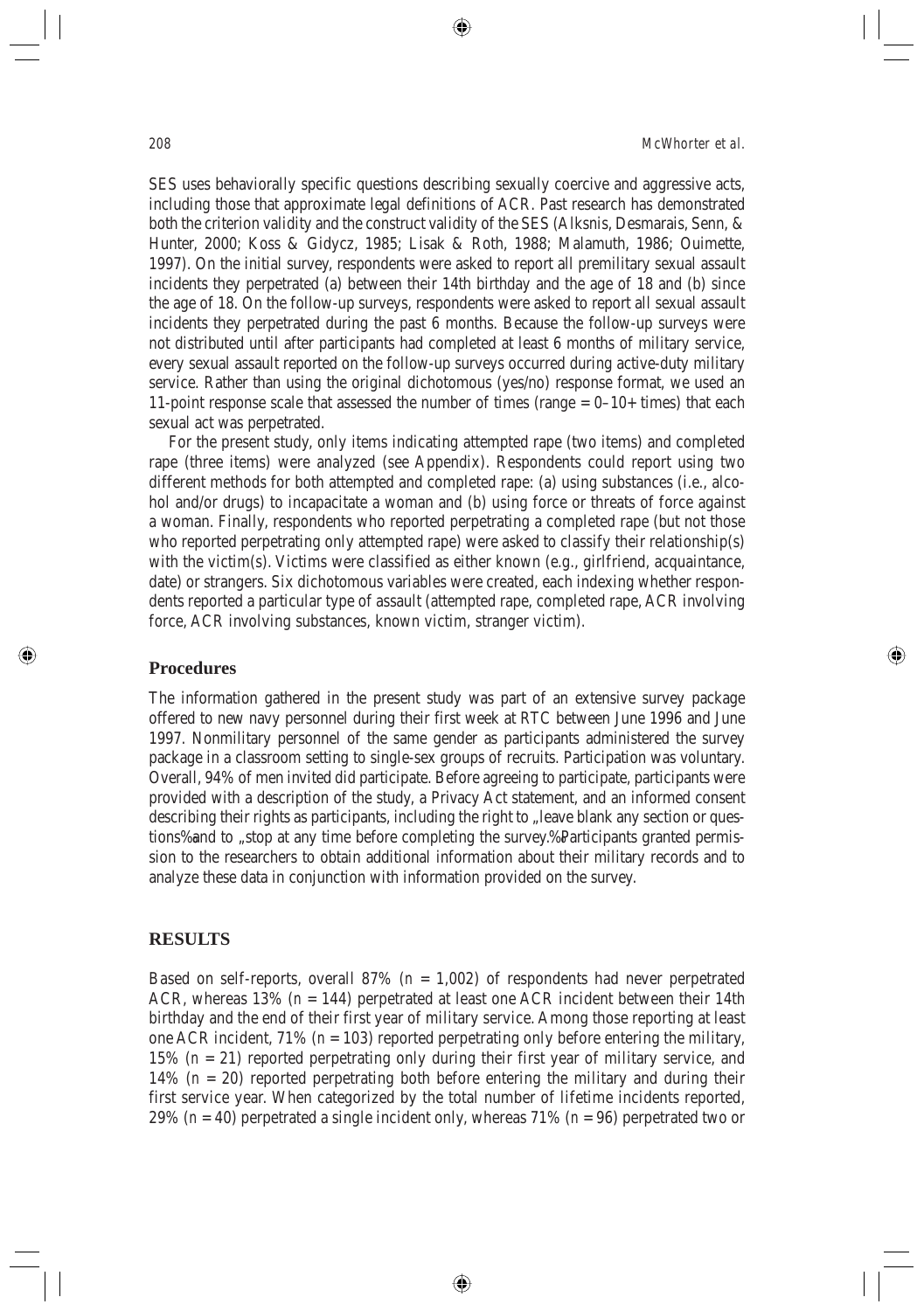↔

more incidents ( $M = 6.36$ ,  $SD = 9.55$ ). Of the 865 total lifetime ACR incidents reported by these men, reperpetrators committed 95% of ACR incidents.

⊕

# **Characteristics of ACR Prior to Entering and During Military Service**

 There were no significant demographic differences (age, marital status, level of education, race/ethnicity, or family-of-origin income level) between men who had and those who had not perpetrated ACR prior to basic training or during military service. Table 1 compares the characteristics of ACR incidents perpetrated before military service to those perpetrated during military service. Bivariate comparisons showed that ACR patterns were similar regardless of time period. Most respondents reported completed rape rather than attempted rape, multiple ACR incidents rather than a single incident, using substances rather than force, and knowing their victim rather than targeting a stranger.<sup>2</sup>

 Bivariate comparisons suggested that respondents with a history of premilitary ACR were significantly more likely to perpetrate military ACR than men who had no history of premilitary ACR,  $\chi^2(1, N = 1,146) = 64.25, p < .001, \Phi' = .24$ . Of the 123 men with a history of premilitary ACR, 16% ( $n = 20$ ) reported perpetrating ACR while in the military. Among the 1,023 men who did not have a history of premilitary ACR, only 2%  $(n = 21)$ reported perpetrating ACR while in the military. There were no other significant differences in the characteristics of ACR (assault severity, total number of assaults, method, and

| Characteristic          | Premilitary<br>Percentage $(n)$ | Military<br>Percentage $(n)$ |
|-------------------------|---------------------------------|------------------------------|
| Assault <sup>a</sup>    |                                 |                              |
| Attempted rape          | 53% (63)                        | 48% (19)                     |
| Completed rape          | 79% (97)                        | 85% (35)                     |
| Number of incidents     |                                 |                              |
| Single                  | 31\% (36)                       | 33% (13)                     |
| Multiple                | 69% (80)                        | 67% (27)                     |
| Method <sup>a</sup>     |                                 |                              |
| Drugs or alcohol        | 77% (89)                        | 75% (30)                     |
| Threats or use of force | 34% (39)                        | 45% (18)                     |
| Victim <sup>a</sup>     |                                 |                              |
| Acquaintance            | 89% (82)                        | 92% (24)                     |
| Stranger                | 23% (21)                        | 27% (7)                      |

**TABLE 1. Characteristics of Premilitary and Military Self-Reported ACR**

*Note.* Percentages for all rape characteristics are calculated for participants reporting premilitary and military attempted and completed rape (ACR; premilitary ACR, *n* = 123; military ACR,  $n = 41$ ). Because of missing data, *n* varies (premilitary ACR,  $n = 92-123$ ; military ACR,  $n = 31-41$ ). There were no significant differences in the characteristics of self-reported ACR whether perpetrated premilitary or while in the military,  $p < .05$ . aPerpetrators could be included in both subcategories for each of these variables; percentages do not sum to 100%.

⊕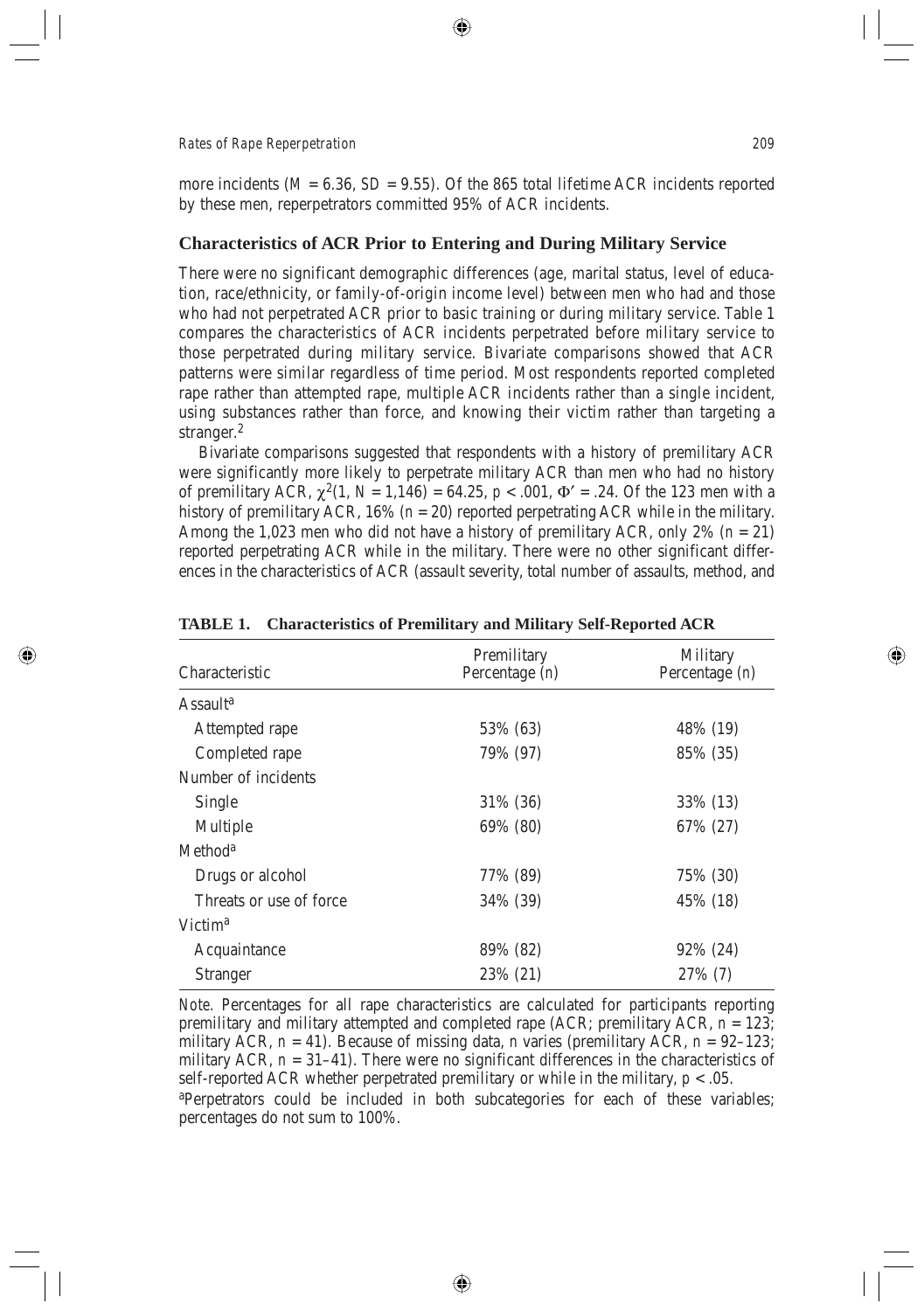victim) perpetrated during military service between those whose first incident occurred prior to military service and those who first perpetrated during military service.

⊕

 These results were confirmed by the results of a hierarchical logistic regression predicting the report of any ACR during military service. We entered demographic variables (marital status, level of education, age, family-of-origin income level, and race/ethnicity) in an initial block.<sup>3</sup> The second block included two independent variables regarding premilitary ACR perpetration status: (a) ever attempted rape and (b) ever completed rape. In a third block we entered six additional independent variables regarding the characteristics of premilitary ACR incidents (first incident before 18th birthday, ever used substances, ever used force, ever raped a stranger, ever raped an acquaintance, and total number of premilitary ACR incidents reported) in a stepwise fashion. None of these ACR characteristics entered the equation. Furthermore, of the variables forced into the equation in blocks 1 and 2, only the report of a completed rape prior to entering the military was a significant predictor of military ACR perpetration,  $B(SE) = 2.27 (0.42)$ ,  $t(1,134) = 5.40$ ,  $p < .001$ . The odds ratio of 9.69 (95% CI: 4.24–22.13) indicates that ACR perpetration during the first year of military service was nearly 10 times more likely if a man had committed a completed rape before entering the military than if he had not.

# **Lifetime Self-Reported Rape Perpetration**

 We next considered reperpetration as a function of the total number of lifetime ACR incidents participants reported. We explored bivariate relationships between the total number of lifetime ACR incidents with demographic variables and ACR characteristics. 4 Once again, none of the demographic variables (i.e., marital status, level of education, age, family-of-origin income level, and race/ethnicity) were significantly related to the total number of ACR incidents reported. The timing of the first reported ACR (before vs. after 18th birthday) also was unrelated to total number of ACR incidents perpetrated.

 However, a clear pattern emerged in bivariate tests of association between total number of ACR incidents and assault severity, methods, and victim (see Table 2). We divided participants into three mutually exclusive groups for each of these variables (e.g., only attempted rape, only completed rape, or both attempted and completed rape). For each variable, we observed the same results. As a group, men who reported "both‰ reported a significantly higher mean number of incidents than men in the two  $, only\$ groups. However, there were no differences in the mean number of incidents reported by the two "only‰ groups. These results are unsurprising and perhaps even tautological. By default, all men who reported "both‰ for assault severity, methods, and victim had committed at least two lifetime ACR incidents. As a group, therefore, they would be expected to have committed more total lifetime ACR than the two "only‰ groups, which contained all the single-incident perpetrators. In spite of this inherent confound, Table 2 provides interesting insights into patterns of perpetration that were less common. For example, not only were men unlikely to target a stranger, but among the few who reported targeting a stranger, even fewer targeted only strangers.

 We further considered the patterns of lifetime completed rape incidents reported by our sample by cross-tabulating the methods used and the victims targeted in completed rape incidents (see Table 3). This table supports the patterns evident in Tables 1 and 2 but further highlights rare events. Respondents reported using substances (83%) more frequently than force (27%) and knowing their victim (92%) more often than targeting strangers (26%). All the men who reported using force and targeting a stranger (4%) also reported

 $\bigoplus$ 

↔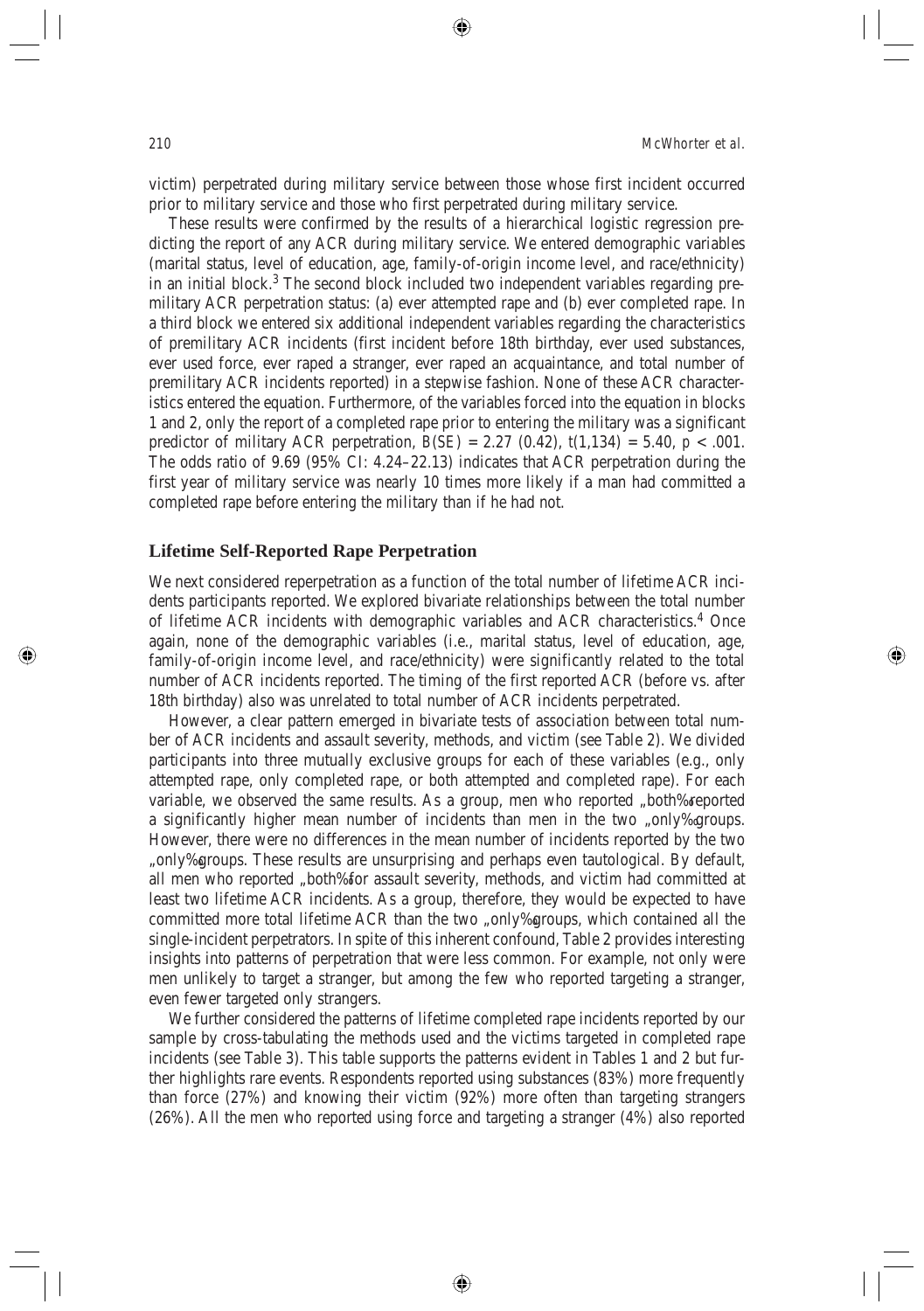⊕

| Characteristic                      | $M$ (CI)                | Percentage $(n)$ |  |
|-------------------------------------|-------------------------|------------------|--|
| Assault                             |                         |                  |  |
| Attempted rape                      | $1.93(1.31-2.55)$       | 21\% (29)        |  |
| Completed rape                      | $4.31(3.06 - 5.56)$     | 43% (58)         |  |
| Both attempted and completed rapes  | $11.41*(7.50-15.32)$    | 36% (49)         |  |
| Method                              |                         |                  |  |
| Drugs or alcohol only               | $4.08(3.20-4.97)$       | 61\% (83)        |  |
| Threats or use of force only        | $3.94(2.41 - 5.46)$     | 23% (31)         |  |
| Both substances and force           | $18.36*(10.48-26.25)$   | 16\% (22)        |  |
| Victim                              |                         |                  |  |
| Acquaintance only                   | $5.97(4.58 - 7.37)$     | 75% (72)         |  |
| Stranger only                       | $1.71(0.69 - 2.74)$     | 7% (7)           |  |
| Both acquaintance and stranger      | $14.35*$ $(4.58-24.12)$ | 18% (17)         |  |
| First incident before 18th birthday |                         |                  |  |
| Yes                                 | 5.22                    | 40\% (55)        |  |
| N <sub>0</sub>                      | 7.14                    | 60\% (81)        |  |

**TABLE 2. Mean Number and Percentage of Lifetime ACR Incidents by Incident Characteristics**

 $\bigoplus$ 

*Note.* ACR = attempted or completed rape; CI = 95% confidence interval for the mean. \*Mean differences are significant at the .05 level.

|                  | Substances Only                | Force Only    | <b>Both Methods</b> |  |  |
|------------------|--------------------------------|---------------|---------------------|--|--|
| Known            |                                |               |                     |  |  |
| Mean $(SD)$      | 3.60(4.16)                     | 4.00(3.81)    | 8.50 (5.32)         |  |  |
| 95% CI           | $2.44 - 4.78$                  | $2.04 - 5.96$ | $2.92 - 14.08$      |  |  |
| Percentage $(n)$ | 51\% (51)                      | 17% (17)      | $6\%$ (6)           |  |  |
| Stranger         |                                |               |                     |  |  |
| Mean $(SD; CI)$  | 1.63(1.06)                     |               |                     |  |  |
| 95% CI           | $0.74 - 2.51$                  |               |                     |  |  |
| Percentage $(n)$ | $8\%$ (8)                      |               |                     |  |  |
| Both victims     |                                |               |                     |  |  |
| Mean $(SD; CI)$  | 29.75 (10.40)<br>5.93 (5.57)   |               |                     |  |  |
| 95% CI           | $2.71 - 9.14$<br>13.19 - 46.31 |               |                     |  |  |
| Percentage $(n)$ | 14% (14)<br>$4\%$ (4)          |               |                     |  |  |

 $\bigoplus$ 

**TABLE 3. Mean (***SD***) Number and Percentage of Lifetime Completed Rapes as a Function of Method of Assault and Relationship to Victim**

*Note.* CI = 95% confidence interval for the mean.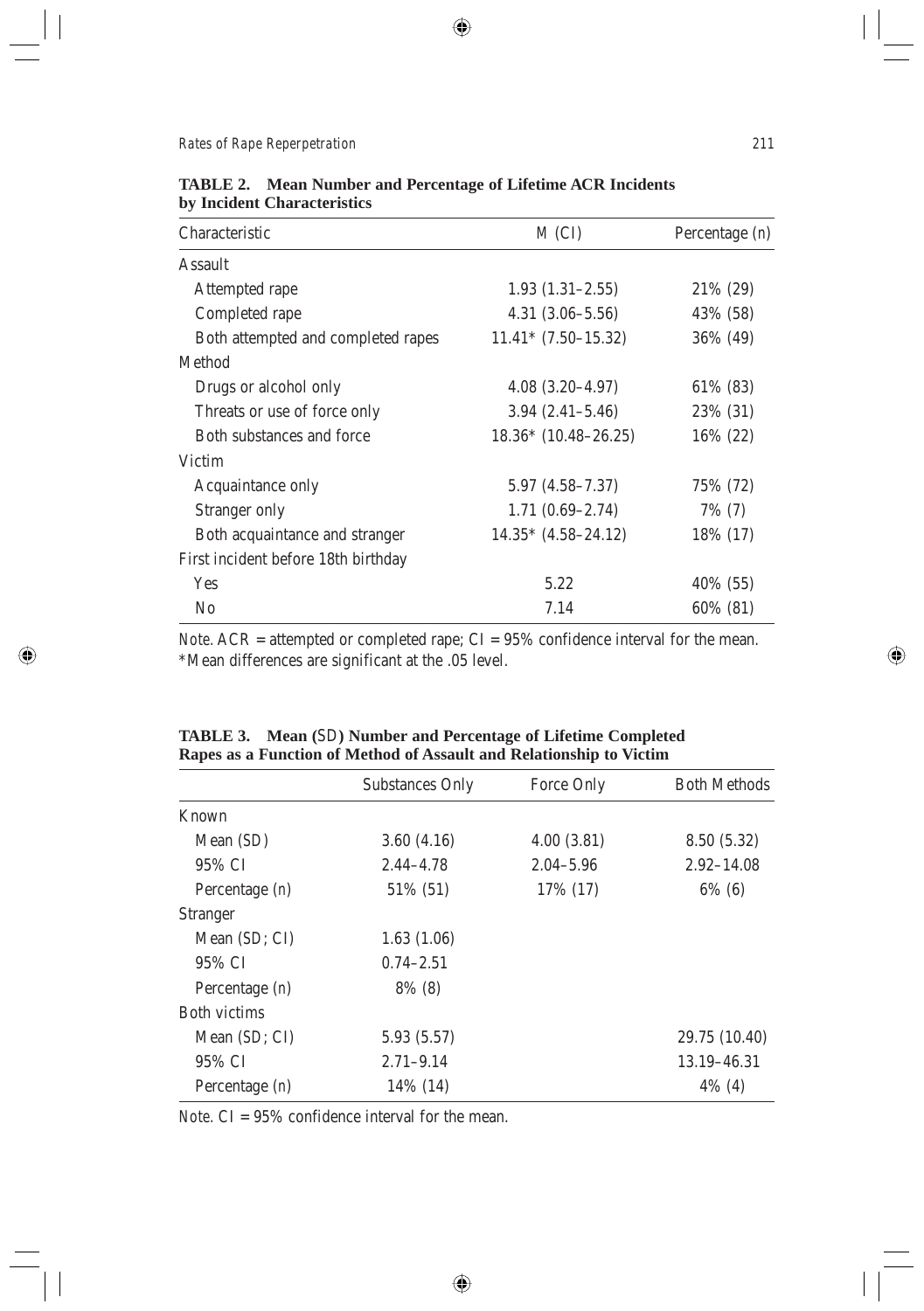*212 McWhorter et al.*

⊕



 $\bigoplus$ 

**Figure 1.** Methods used by attempted or completed rape reperpetrators across time. Time 1 was either youth (ages 14–17 years) or premilitary, and time 2 was adult (ages 18 years and older) or military, respectively.

using substances and targeting an acquaintance. Of the men who used only force against their victims, none reported raping a stranger; all the men knew their victims.

 Table 3 also shows that most respondents reported using only one method (90%) and targeting only one type of victim (82%). These numbers suggest that most respondents specialized in the methods they used and the victims they targeted. In fact, only 4% of the sample generalized in both methods and victims. As previously noted, men who specialized in both methods and victims reported lower mean numbers of completed rapes than did men who generalized in methods and/or victims.

 Clearly, certain patterns of rape were very uncommon among our participants. To further illustrate this, we mapped the methods used by men for all ACR incidents across either of two time periods: (a) youth (ages 14–17 years) versus adult (18 years or older) and (b) premilitary versus military. Figure 1 diagrams the method used from time 1 to time 2 for all repeat offenders. The majority of these men (88%) reported using the same method(s) across time. Among those who reported different methods over time  $(12\%, n = 6)$ , 67% reported using substances in time 1 and both substances and force in time 2; the remaining 33% reported using only force in time 1 and using only substances in time 2.

# **DISCUSSION**

 The present study adds to existing research on rape reperpetration by undetected rapists using the results of a longitudinal self-report survey on sexual activities among navy personnel across the transition from civilian to military life. By the end of their first service year, 13% of our sample reported perpetrating at least one ACR incident during their life. From the longitudinal data, we determined that 9% of the sample perpetrated prior to military service only, whereas 2% of the sample first perpetrated ACR during their military service, and another 2% of the sample perpetrated ACR both prior to entering the military and again

 $\bigoplus$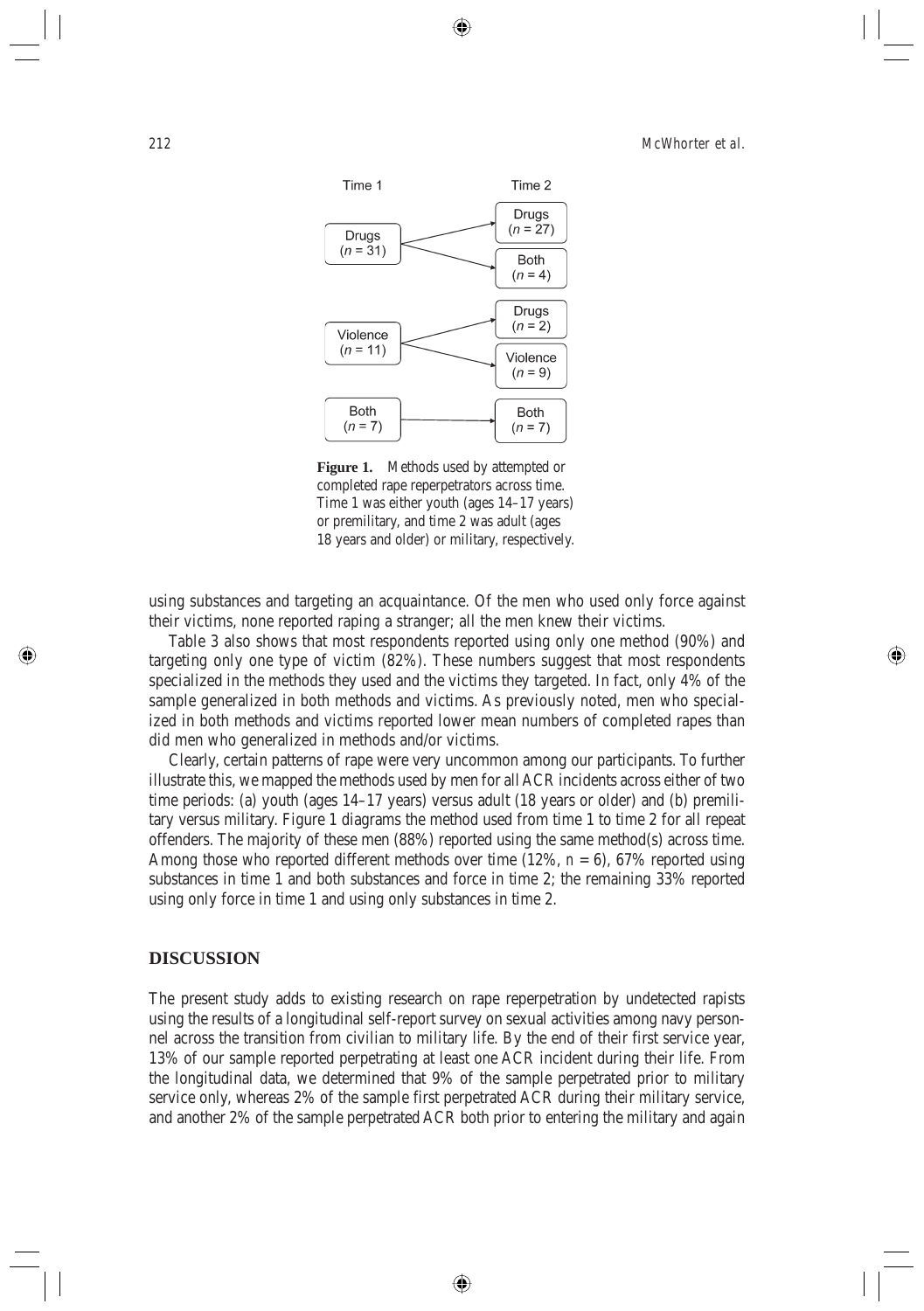↔

⊕

during military service. However, if we consider reperpetration as a function of the total number of lifetime ACR incidents retrospectively reported, the majority (71%) of all men who perpetrated ACR by the end of their first service year reported perpetrating multiple incidents ( $M = 8.66$ ,  $SD = 10.43$ ). Although only 14% of perpetrators reported ACR both prior to entering the military and then again during the first service year, 71% of perpetrators reported multiple lifetime ACR incidents.

 $\bigoplus$ 

 Only two studies with longitudinal data collected from college student samples have reported sexual assault reperpetration rates. Both studies found a rate of 9%, but only after defining a perpetrator as a man who reported any sexual assault, including unwanted sexual contact, verbal coercion, and ACR (Abbey & McAuslan, 2004; Hall et al., 2006). Since our study is the first to report reperpetration of ACR incidents from a longitudinal study, we cannot directly compare our results with these earlier studies. However, in a study of college students that examined reperpetration in terms of total self-reported ACR events (Lisak & Miller, 2002), of men who reported perpetrating ACR during their lifetime, most (63%) reported perpetrating multiple incidents ( $M = 5.8$ ,  $Mdn = 3$ ). These results are similar to the rate reported by our sample (71%), suggesting that most perpetrators will reperpetrate.

 We found no significant differences in demographic variables between respondents based on their lifetime history of self-reported ACR incidents. Regardless of time period, participants reported primarily perpetrating completed rape rather than attempted rape, perpetrating multiple ACR incidents rather than single ACR incidents, using substances more frequently than force, and knowing their victim rather than targeting a stranger.

 Men with a history of premilitary ACR were significantly more likely than participants who did not have a history of ACR incidents to perpetrate ACR during military service. Using hierarchical logistic regression analysis, we determined that ACR perpetration during the first year of military service was nearly 10 times more likely if a man had committed completed rape before entering the military than if he had not. Interestingly, premilitary perpetration of attempted rape was not associated with increased risk of military ACR. Moreover, no specific ACR characteristic (e.g., method used, relationship to victim, early age of first perpetration) was significantly predictive of the likelihood of subsequent ACR perpetration.

 Bivariate analyses of the total number of lifetime ACR incidents in relation to assault severity, methods, victims, and timing of first incident suggested that men overwhelmingly reported using a single method and targeting a single victim type. Among those reporting completed rape, only 4% reported using both multiple methods and targeting multiple types of victims. Using force against a victim and targeting a stranger were not reported by many respondents. In fact, the stereotypical rape incident characterized by a man violently attacking a stranger was not reported by any of the respondents. Instead, respondents who used only force against their victims reported raping only women they knew. Men who targeted strangers exclusively reported they used substances only in the rape incident.

 These findings may help explain why most self-reported ACR incidents go undetected. Research into the reporting of rape incidents to authorities suggests that women were more likely to report rape to the police if the perpetrator used force and a weapon and inflicted physical injury (Bachman, 1998; Du Mont, Miller, & Myhr, 2003; Williams, 1984). In addition, a woman is more likely to report a rape perpetrated by a stranger (Feldman-Summers & Norris, 1984; Feldman-Summers & Palmer, 1980; Williams, 1984). Legal perspectives on acquaintance rape suggest that a woman faces considerably more challenges throughout the entire legal process when bringing a claim of rape against an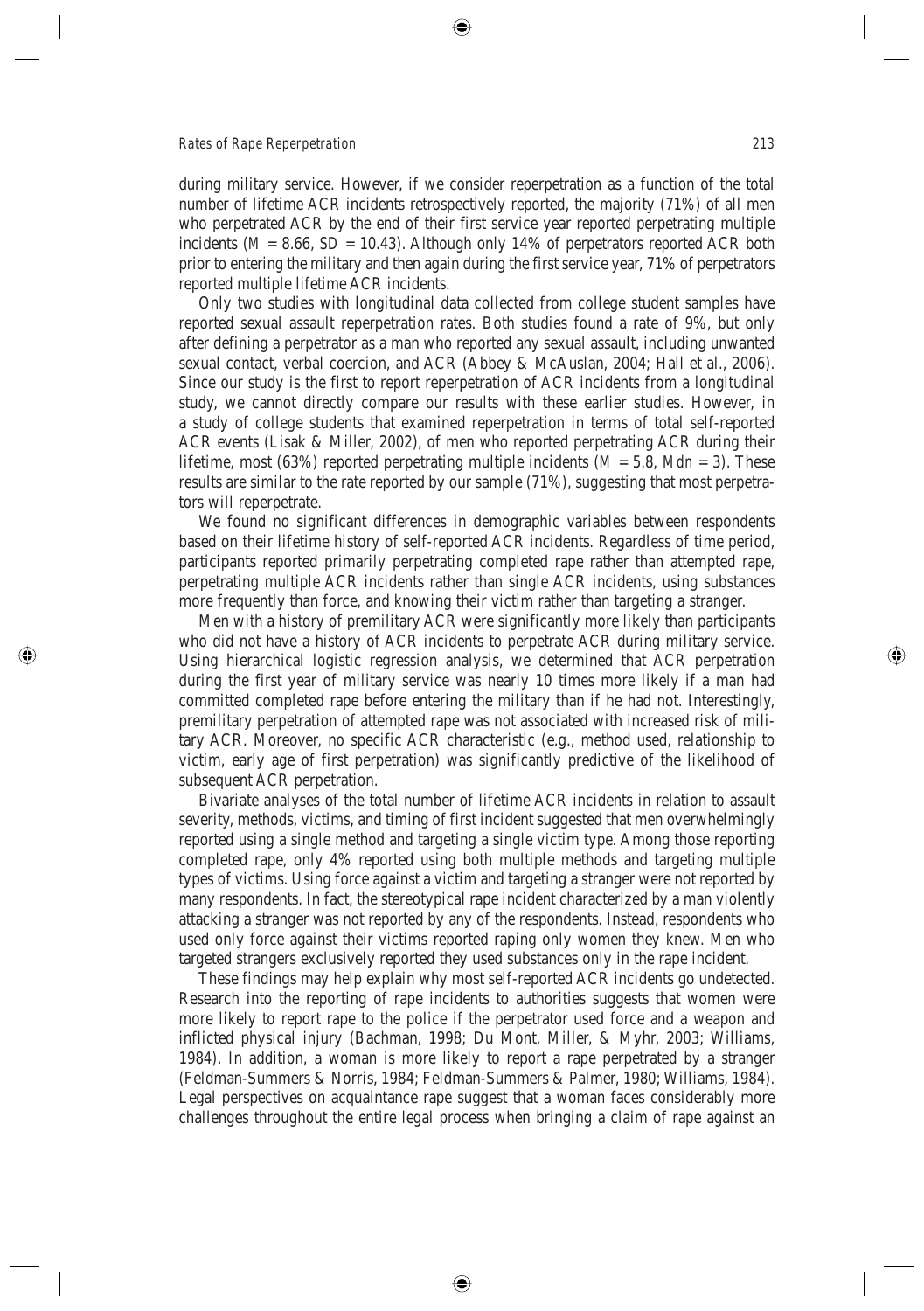## *214 McWhorter et al.*

⊕

acquaintance rather than a stranger (Parrot & Bechhofer, 1991). There are significant differences between the stereotypical rape incident involving a stranger who uses force against the victim and acquaintance rape incidents, which most often occur in either the victimÊs or the perpetratorÊs home and rarely involve weapons or result in physical injuries (Fisher et al., 2003). With stereotypical rape incidents, there are multiple opportunities for medical, emergency, and legal workers to become involved with the victim after the attack. Victims of acquaintance rape incidents are much less likely to seek similar assistance (Abbey, 1987). As a result, men who use substances against their victims and attack acquaintances rarely have their rape incidents detected and prosecuted within the legal system.

⊕

 The results of this study should be interpreted within the context of its limitations. Although the SES is the dominant self-report survey instrument used to research sexual assault victimization and perpetration in nonclinical samples (Kolivas & Gross, 2007), questions have been raised about its limitations (Abbey, Parkhill, & Koss, 2005; Ouimette, Shaw, Drozd, & Leader, 2000; Testa, Vanzile-Tamsen, Livingston, & Koss, 2004). Data gathered through self-report measures may be limited by respondentsÊ memory failure, underreporting of sensitive and socially undesirable behaviors, and incomplete responses. In addition, our final sample was restricted by three requirements so that only (a) respondents with identifying information, (b) respondents with complete baseline information, and (c) respondents with complete follow-up information would be included in the final sample. Each restriction may have biased our results toward lower rates of all reported ACR incidents. In fact, attrition analyses comparing our final sample with recruits who could not be included in the final sample suggest that the reperpetration rates presented in this study are conservative estimates of actual rates for our full initial sample.

 Nevertheless, the size of our final sample, as well as its demographic diversity, allowed us to limit our analysis to self-reported behaviors that approximate legal definitions of attempted and completed rape. We also were able to test demographic variables as relative risk factors and determine that age, education level, race/ethnicity, family-of-origin income level, and marital status did not significantly differentiate perpetrators from nonperpetrators. Access to longitudinal data for our sample permitted us to further investigate patterns of ACR incidents. Although reports of reperpetration over two distinct time periods were relatively rare, reperpetration as a function of the total number of lifetime incidents was not uncommon. Of all men who perpetrated at least one ACR, 71% acknowledged multiple incidents. Finally, the tendency for most men to use a single method was consistently observed for reperpetration both during a single time period and over two different time periods.

 The results presented here, as well as the patterns of ACR incidents observed, provide important information about sexual activities that approximate serious legal crimes but were never detected or prosecuted within the legal system. Our results also have important implications for prevention programs, particularly those designed for navy personnel. As previously reported (Merrill et al., 2005), up to 12% of all newly enlisted recruits may have perpetrated completed rape prior to military service and therefore are at greater risk of perpetrating ACR during military service. With the navy recruiting between 29,154 and 42,196 male enlisted personnel yearly between fiscal years 1996 and 2006 (Defense Manpower Data Center, 2007), as many as 3,499 to 5,064 men annually may be members of this higher-risk group. Reports of alleged sexual assaults involving military personnel as either victim or perpetrator increased from 2005 to 2006 by 24%, totaling 2,947 reports. Among the reports filed in 2006, 1,167 reports involved service members as both the

 $\bigoplus$ 

↔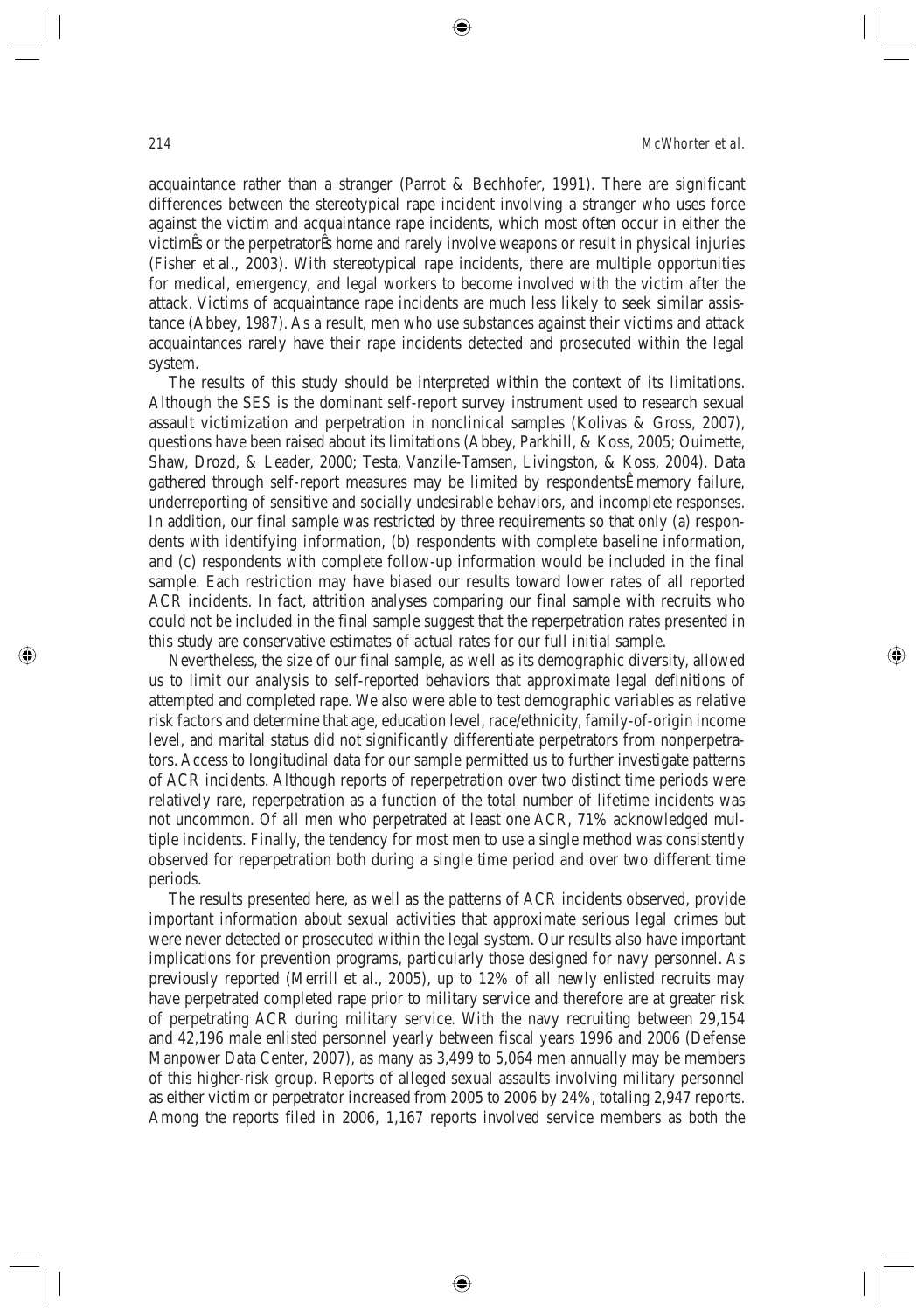victim and the perpetrator (U.S. Department of Defense, 2007). This article demonstrates that rape perpetration is no less a problem among military personnel than their civilian counterparts.

⊕

 Both potential victims and potential perpetrators should be educated in an attempt to prevent sexual aggression and attacks. It is important to design prevention programs that educate both men and women about the most common patterns of undetected rape (i.e., a perpetrator known by the victim who uses substances to incapacitate her). Some strategies proposed by other researchers include improving perceptions of risk factors in social dating situations, changing attitudes and beliefs that directly and indirectly support sexual violence, encouraging a reduction in alcohol consumption, teaching communication skills, limiting peer approval of sexual aggression, and increasing empathy for the experience of the victim and understanding of the aftereffects of rape (Abbey, McAuslan, & Ross, 1998; Abbey et al., 2001, 2003; Bondurant & Donat, 1999; Flores, 1999). Prevention programs may also be designed to teach bystanders or witnesses of sexual violence how to intervene before or during an incident, ways to counter social norms that support sexual violence, and skills necessary to be an effective and supportive ally to survivors of sexual violence (Banyard, Moynihan, & Plante, 2007). An effective prevention program may reduce the number of ACR incidents committed during military service and provide men and women with additional information on building successful personal and professional relationships.

# **NOTES**

1. Equal variance not assumed.

 2. Information regarding the relationship between perpetrator and victim was available only for completed rape.

 3. We replaced missing values for marital status, family-of-origin income level, and race/ethnicity with mode or mean values as appropriate.

 4. We considered conducting a multivariate analysis of the relationship of total perpetration with the demographic variables and the rape characteristics. However, because the total number of incidents was not completely independent of the rape characteristics and because not all combinations of specific ACR characteristics occurred within the data, multivariate analysis was not appropriate.

# **REFERENCES**

- Abbey, A. (1987). Misperceptions of friendly behavior as sexual interest: A survey of naturally occurring incidents. *Psychology of Women Quarterly, 11,* 173–194.
- Abbey, A., Clinton-Sherrod, A. M., McAuslan, P., Zawacki, T., & Buck, P. O. (2003). The relationship between the quantity of alcohol consumed and the severity of sexual assaults committed by college men. *Journal of Interpersonal Violence, 18,* 813–833.
- Abbey, A., & McAuslan, P. (2004). A longitudinal examination of male college studentsÊ perpetration of sexual assault. *Journal of Consulting and Clinical Psychology, 72,* 747–756.
- Abbey, A., McAuslan, P., & Ross, L. T. (1998). Sexual assault perpetration by college men: The role of alcohol, misperception of sexual intent, and sexual beliefs and experiences. *Journal of Social and Clinical Psychology, 17,* 167–195.
- Abbey, A., McAuslan, P., Zawacki, T., Clinton-Sherrod, A. M., & Buck, P. O. (2001). Attitudinal, experiential, and situational predictors of sexual assault perpetration. *Journal of Interpersonal Violence, 16,* 784–807.

⊕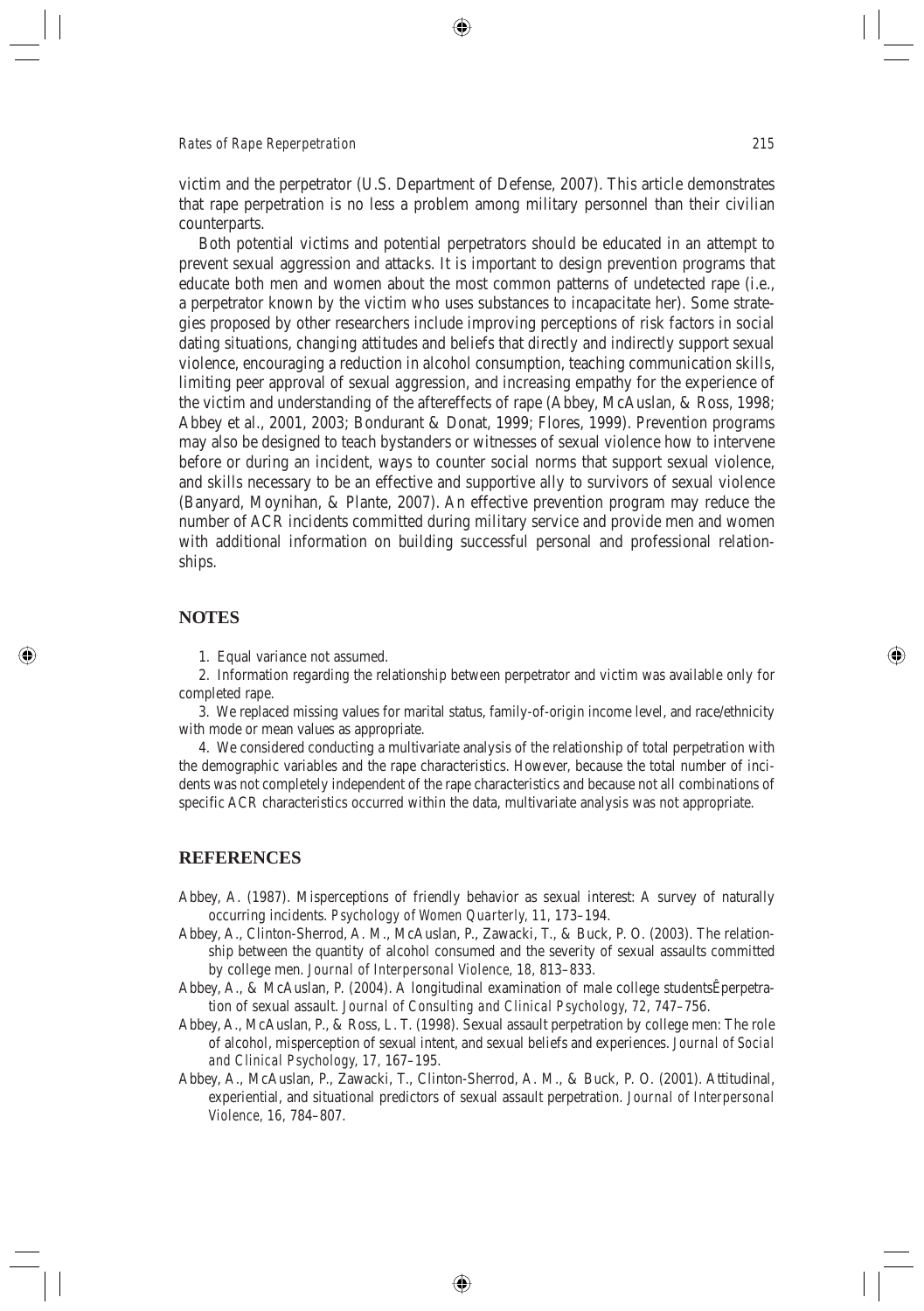#### *216 McWhorter et al.*

⊕

- Abbey, A., Parkhill, M. R., & Koss, M. P. (2005). The effects of frame of reference on responses to questions about sexual assault victimization and perpetration. *Psychology of Women Quarterly, 29,* 364–373.
	- Abel, G. G., Becker, J. V., Mittelman, M., Cunningham-Rathner, J., Rouleau, J. L., & Murphy, W. D. (1987). Self-reported sex crimes of nonincarcerated paraphiliacs. *Journal of Interpersonal Violence, 2,* 3–25.

⊕

- Alksnis, C., Desmarais, S., Senn, C., & Hunter, N. (2000). Methodologic concerns regarding estimates of physical violence in sexual coercion: Overstatement or understatement? *Archives of Sexual Behavior, 29,* 323–334.
- Bachman, R. (1998). The factors related to rape reporting behavior and arrest: New evidence from the National Crime Victimization Survey. *Criminal Justice and Behavior, 25,* 8–29.
- Banyard, V. L., Moynihan, M. M., & Plante, E. G. (2007). Sexual violence prevention through bystander education: An experimental evaluation. *Journal of Community Psychology, 35,* 463–481.
- Bondurant, B., & Donat, P. L. N. (1999). Perceptions of womenÊs sexual interest and acquaintance rape: The role of sexual overperception and affective attitudes. *Psychology of Women Quarterly, 23,* 691–705.
- Cohen, J. (1988). *Statistical power analysis for the behavioral sciences* (2nd ed.). Hillsdale, NJ: Lawrence Erlbaum Associates.
- Defense Manpower Data Center. (2007). *US Military Entrance Processing Command Center (MEPCOM) annual edit file: FY1996–2006.* Seaside, CA: Data Analysis and Program Division, DoD Center Monterey Bay, DMDC West.
- Du Mont, J., Miller, K.-L., & Myhr, T. L. (2003). The role of "real rape<sub>‰</sub> and "real victim<sub>‰</sub> stereotypes in the police reporting practices of sexually assaulted women. *Violence Against Women, 9,* 466–486.
- Feldman-Summers, S., & Norris, J. (1984). Differences between rape victims who report and those who do not report to a public agency. *Journal of Applied Social Psychology, 14,* 562–573.
- Feldman-Summers, S., & Palmer, G. (1980). Rape as viewed by judges, prosecutors and police officers. *Criminal Justice and Behavior, 7,* 19–40.
- Fisher, B. S., Cullen, F. T., & Turner, M. G. (2000). *The sexual victimization of college women* (No. NCJ-182369). Washington, DC: Bureau of Justice Statistics, U.S. Department of Justice.
- Fisher, B. S., Daigle, L. E., Cullen, F. T., & Turner, M. G. (2003). Reporting sexual victimization to the police and others·Results from a national-level study of college women. *Criminal Justice and Behavior, 30,* 6–38.
- Flores, S. A. (1999). Attributional biases in sexually coercive males. *Journal of Applied Social Psychology, 29,* 2425–2442.
- Hall, G. C. N., DeGarmo, D. S., Eap, S., Teten, A. L., & Sue, S. (2006). Initiation, desistance, and persistence of menÊs sexual coercion. *Journal of Consulting and Clinical Psychology, 74,* 732–742.
- Kilpatrick, D. G., Edmunds, C. N., & Seymour, A. (1992). *Rape in America: A report to the nation.* Charleston, SC: National Victim Center and the Crime Victims Research and Treatment Center, Medical University of South Carolina.
- Kolivas, E. D., & Gross, A. M. (2007). Assessing sexual aggression: Addressing the gap between rape victimization and perpetration prevalence rates. *Aggression and Violent Behavior, 12,* 315–328.
- Koss, M. P., & Gidycz, C. A. (1985). Sexual experiences survey: Reliability and validity. *Journal of Consulting and Clinical Psychology, 53,* 422–423.
- Koss, M. P., Gidycz, C. A., & Wisniewski, N. (1987). The scope of rape: Incidence and prevalence of sexual aggression and victimization in a national sample of higher education students. *Journal of Consulting and Clinical Psychology, 55,* 162–170.
- Lisak, D., & Miller, P. M. (2002). Repeat rape and multiple offending among undetected rapists. *Violence and Victims, 17,* 73–84.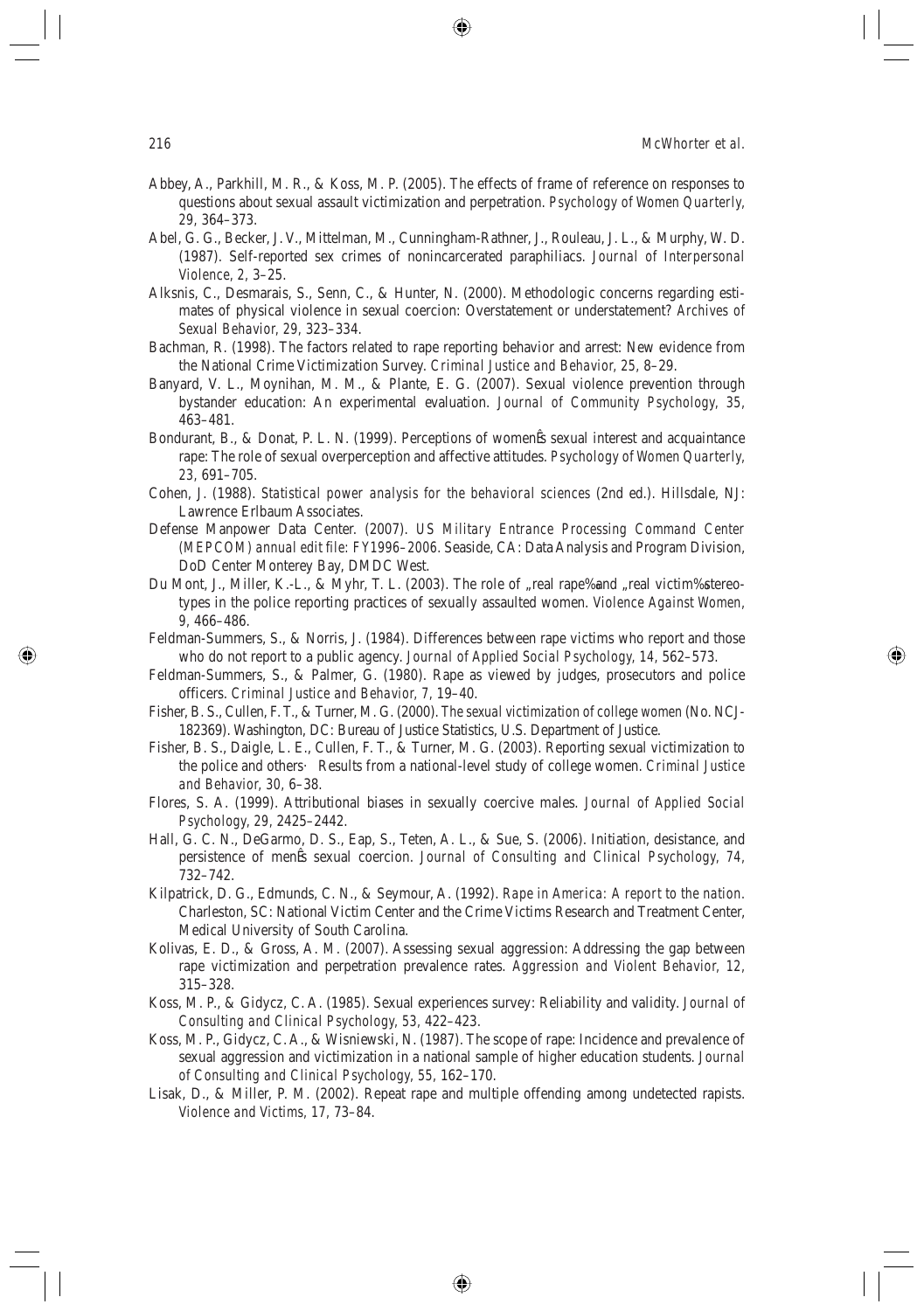Lisak, D., & Roth, S. (1988). Motivational factors in nonincarcerated sexually aggressive men. *Journal of Personality and Social Psychology, 55,* 795–802.

⊕

- Malamuth, N. M. (1986). Predictors of naturalistic sexual aggression. *Journal of Personality and Social Psychology, 50,* 953–962.
- Malamuth, N. M., Linz, D., Heavey, C. L., Barnes, G., & Acker, M. (1995). Using the confluence model of sexual aggression to predict menÊs conflict with women: A 10-year follow-up study. *Journal of Personality and Social Psychology, 69,* 353–369.
- Merrill, L. L., Hervig, L. K., Newell, C. E., Gold, S. R., Milner, J. S., Rosswork, S. G., et al. (1998). Prevalence of premilitary adult sexual victimization and aggression in a Navy recruit sample. *Military Medicine, 163,* 209–212.
- Merrill, L. L., Stander, V. A., Thomsen, C. J., Crouch, J. L., & Milner, J. S. (2005). *Premilitary adult sexual assault victimization and perpetration in a Navy recruit sample* (NHRC Tech. Rep. No. 05-28). San Diego, CA: Naval Health Research Center.
- Merrill, L. L., Thomsen, C. J., Gold, S. R., & Milner, J. S. (2001). Childhood abuse and premilitary sexual assault in male Navy recruits. *Journal of Consulting and Clinical Psychology, 69,* 252–261.
- Ouimette, P. C. (1997). Psychopathology and sexual aggression in nonincarcerated men. *Violence and Victims, 12,* 389–395.
- Ouimette, P. C., Shaw, J., Drozd, J. F., & Leader, J. (2000). Consistency of reports of rape behaviors among nonincarcerated men. *Psychology of Men and Masculinity, 1,* 133–139.
- Parrot, A., & Bechhofer, L. (1991). *Acquaintance rape: The hidden crime.* New York: Wiley.
- Perkins, C., & Klaus, P. (1996). *Criminal victimization, 1994* (No. NCJ-158022). Washington, DC: Bureau of Justice Statistics, U.S. Department of Justice.
- Prentky, R. A., Lee, A. F. S., Knight, R. A., & Cerce, D. (1997). Recidivism rates among child molesters and rapists: A methodological analysis. *Law and Human Behavior, 21,* 635–659.
- Pritchard, C., & Bagley, C. (2000). Multi-criminal and violent groups among child sex offenders: A heuristic typology in a 2-year cohort of 374 men in two English counties. *Child Abuse and Neglect, 24,* 579–586.
- Rennison, C. M. (2002). *Rape and sexual assault: Reporting to police and medical attention, 1992–2000.* Retrieved March 29, 2007, from http://www.ojp.usdoj.gov/bjs/pub/pdf/rsarp00.pdf
- Russell, D. E. H. (1982). The prevalence and incidence of forcible rape and attempted rape of females. *Victimology, 7,* 81–93.
- Sackett, P. R., & Mavor, A. S. (Eds.). (2006). *Assessing fitness for military enlistment: Physical, medical, and mental health standards.* Washington, DC: National Academies Press.
- Spitzberg, B. H. (1999). An analysis of empirical estimates of sexual aggression victimization and perpetration. *Violence and Victims, 14,* 241–260.
- Testa, M., Vanzile-Tamsen, C., Livingston, J. A., & Koss, M. P. (2004). Assessing womenÊs experiences of sexual aggression using the Sexual Experiences Survey: Evidence for validity and implications for research. *Psychology of Women Quarterly, 28,* 256–265.
- Tjaden, P., & Thoennes, N. (1998). *Prevalence, incidence, and consequences of violence against women: Findings from the National Violence Against Women Survey.* Retrieved March 29, 2007, from http://www.ncjrs.gov/pdffiles/172837.pdf
- Tjaden, P., & Thoennes, N. (2000). *Full report of the prevalence, incidence, and consequences of violence against women* (No. NCJ 183781). Washington, DC: National Institute of Justice, Office of Justice Programs.
- U.S. Department of Defense. (2005). *Population representation in the military services FY 2005.* Retrieved November 20, 2007, from https://humrro03.securesites.net/poprep/poprep05/down load/download.html
- U.S. Department of Defense. (2007). *Annual report on military services sexual assault for CY 2006.* Retrieved March 29, 2007, from http://www.sapr.mil/contents/references/2006%20 Annual%20Report.pdf
- Weinrott, M. R., & Saylor, M. (1991). Self-report of crimes committed by sex offenders. *Journal of Interpersonal Violence, 6,* 286–300.

 $\bigoplus$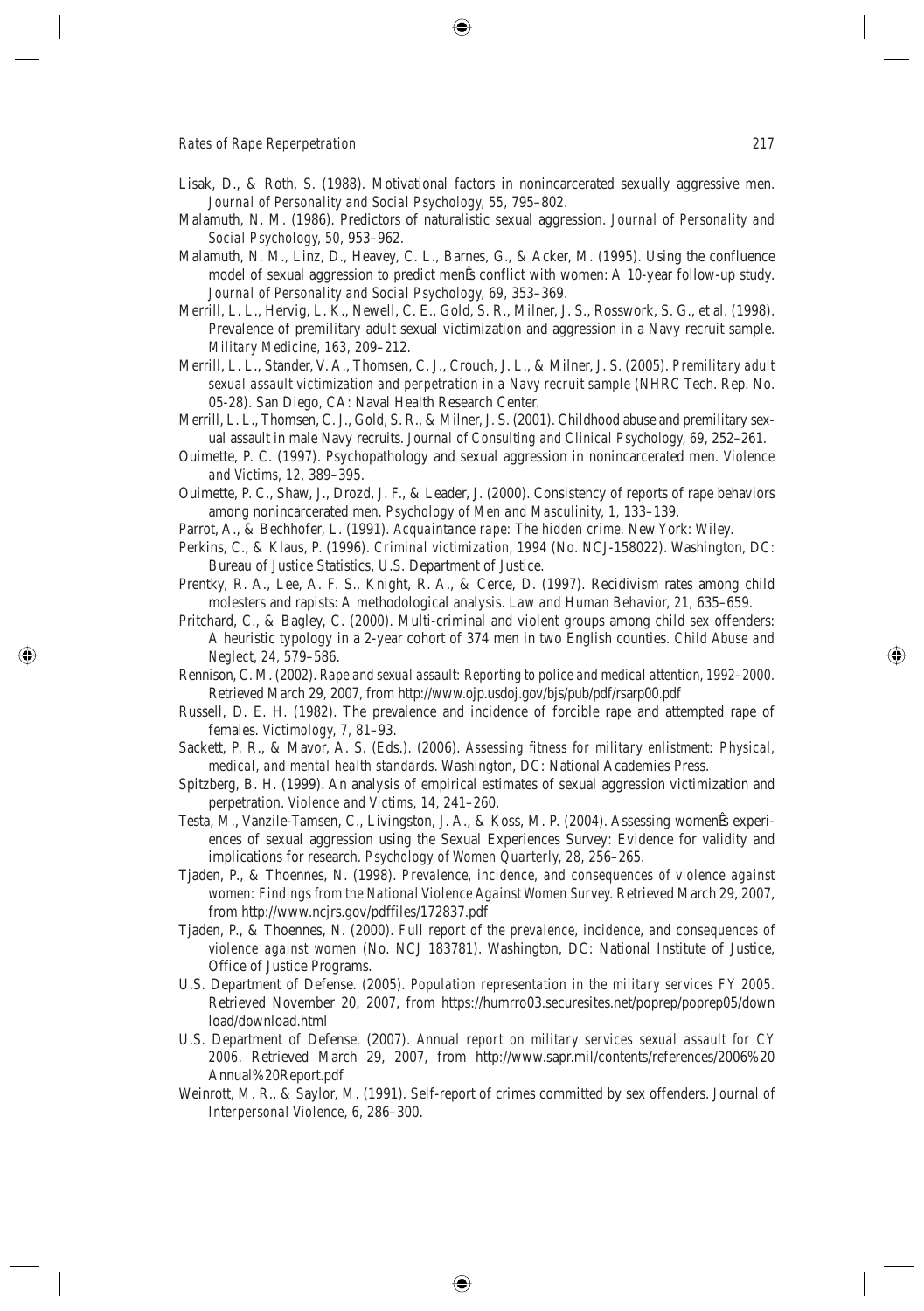White, J. W., & Smith, P. H. (2004). Sexual assault perpetration and reperpetration: From adolescence to young adulthood. *Criminal Justice and Behavior, 31,* 182–202.

⊕

Williams, S. L. (1984). The classic rape: When do victims report? *Social Problems, 13,* 459–465.

 Report No. 07-16 was supported by the Fleet and Family Support Programs, Personnel Support Department (N2), Commander, Navy Installations, under Work Unit 6309. The views expressed in this article are those of the authors and do not necessarily reflect the official policy or position of the Department of the Navy, the Department of Defense, or the U.S. government. Approved for public release; distribution is unlimited. Human subjects participated in this study after giving their free and informed consent. This research has been conducted in compliance with all applicable federal regulations governing the protection of human subjects in research.

*Acknowledgments.* We thank the Navy Family Advocacy Program, whose support made this research possible. We extend our gratitude to the staff at the Recruit Training Command, Great Lakes, Illinois, and the navy recruits who volunteered to participate in this study.

 Correspondence regarding this article should be directed to Stephanie McWhorter, Behavioral Science and Epidemiology Program, Naval Health Research Center, P.O. Box 85122, San Diego, CA 92186-5122. E-mail: stephanie.mcwhorter@med.navy.mil

# **APPENDIX**

 **SES questions assessing ACR perpetration by using substances:** 

- 1. "Have you attempted to have sexual intercourse with a female (tried to insert your penis in her vagina) when she didnÊt want to by giving her alcohol or drugs but you did NOT succeed?‰
- 2. "Have you made a female have sexual intercourse (putting all or part of your penis in her vagina even if you didnÊt ejaculate or come) by giving her alcohol or drugs or getting her high or drunk?‰

#### **SES questions assessing ACR perpetration by using threats or actual force:**

- 1. "Have you attempted to have sexual intercourse with a female (tried to insert your penis in her vagina) when she didnÊt want to by threatening or using some degree of force but you did NOT succeed?‰
- 2. "Have you made a female have sexual intercourse (putting all or part of your penis in her vagina even if you didnÊt ejaculate or come) by using some degree of force or threatening to harm her?‰
- 3. "Have you made a female do other sexual things like anal sex, oral sex, or putting fingers or objects inside of her or you by using some degree of force or threatening to harm her?‰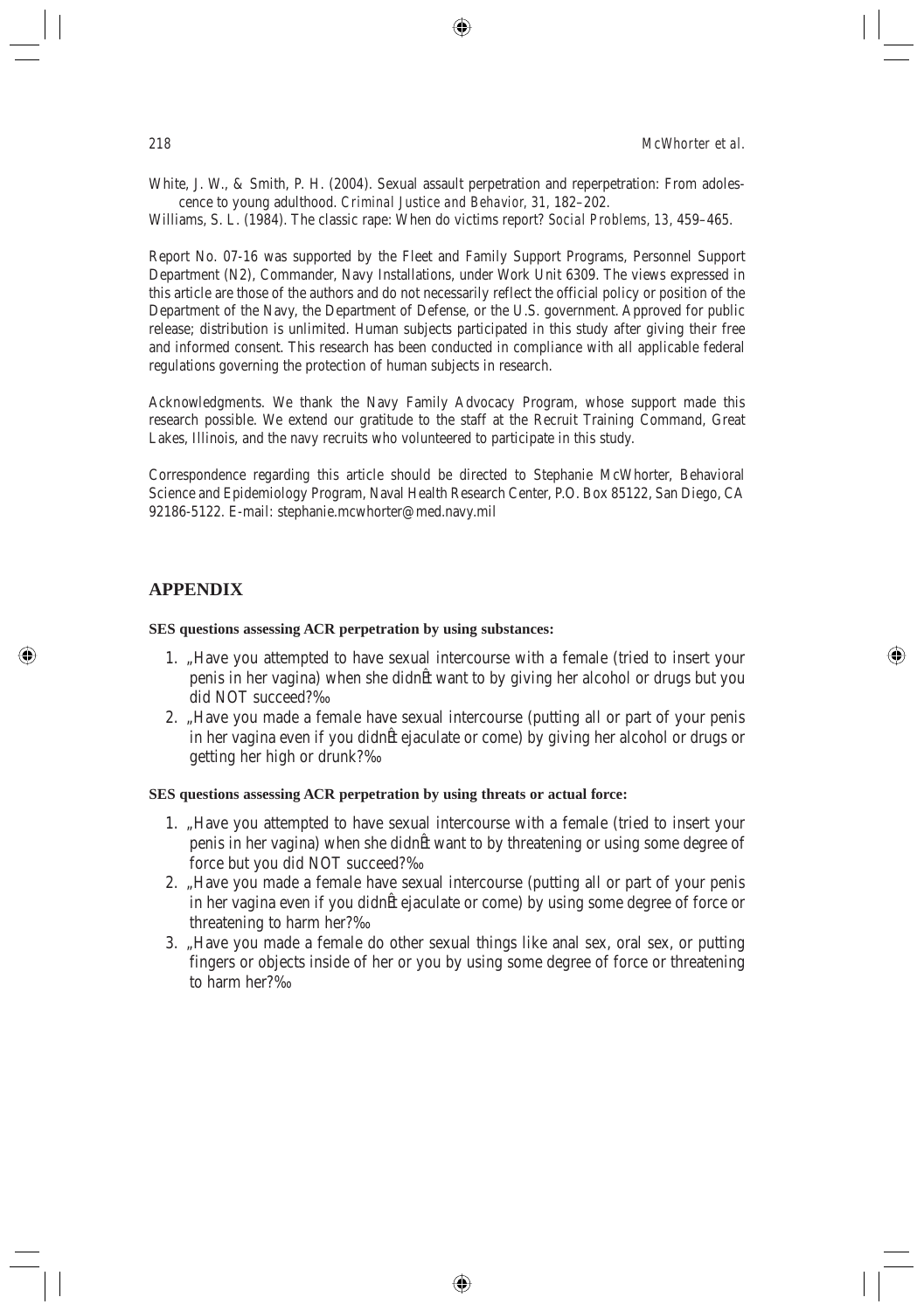Copyright of Violence & Victims is the property of Springer Publishing Company, Inc. and its content may not be copied or emailed to multiple sites or posted to a listserv without the copyright holder's express written permission. However, users may print, download, or email articles for individual use.